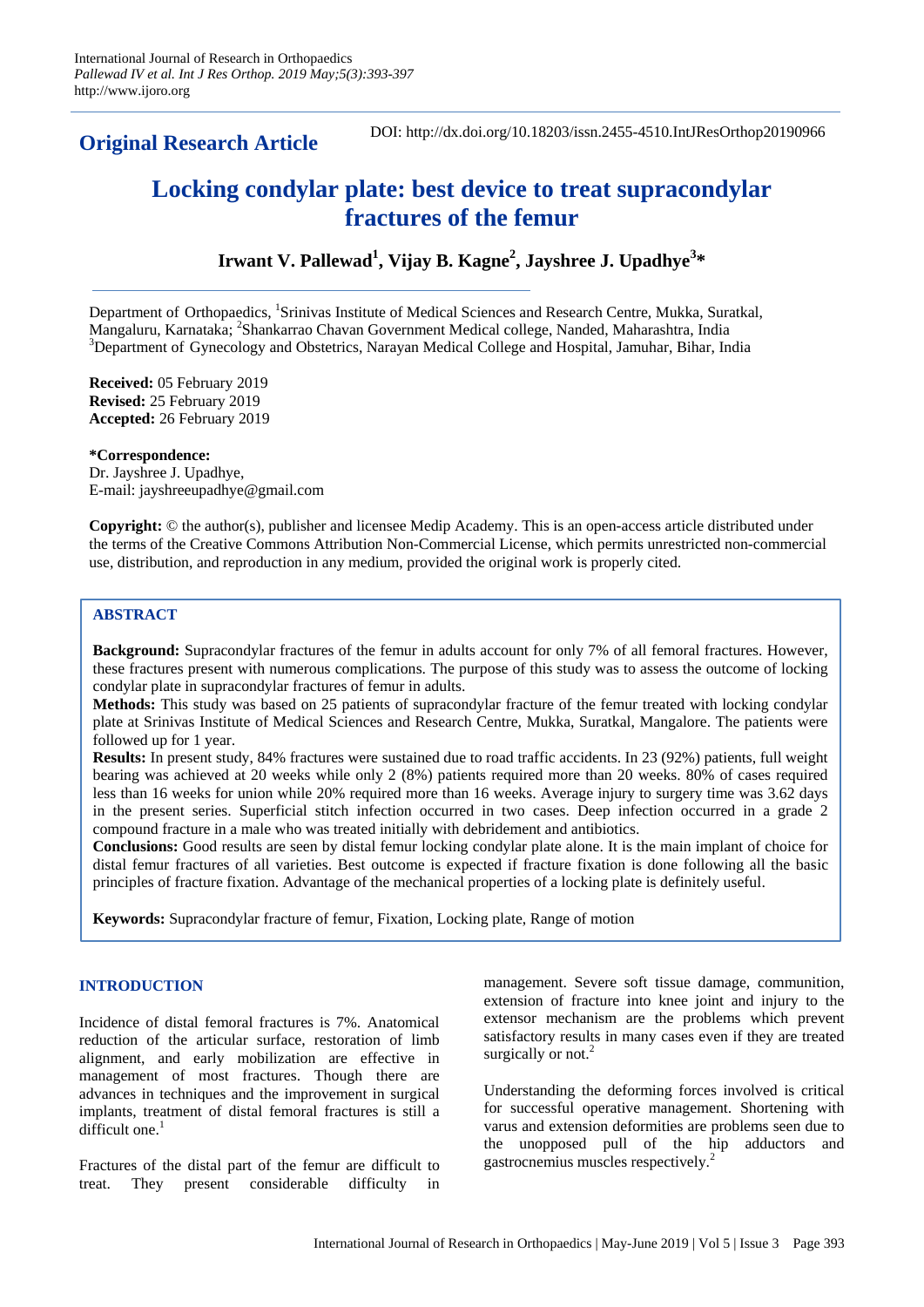Distal femoral fracture occurs at  $1/10<sup>th</sup>$  incidence of proximal femoral fracture. It accounts for 6% of all femur fractures. There is a bimodal distribution of fracture based on age and gender. Most high energy distal femoral fractures occur in males between 15 and 50 years of age. Low energy fractures occur in osteoporotic women above 50 years of age. The most common high energy mechanism of injury is traffic accident (53%). Most common low energy mechanism is fall at home  $(33\%)$ .<sup>3</sup>

Evaluation by X-ray of distal femoral fractures should include plain radiographs of entire length of the femur to avoid missing ipsilateral femoral neck or shaft fractures. Good quality X-ray of knee will ensure screening for intra articular extension of fracture lines. CT scan may be required if intra articular and comminuted fractures are suspected.<sup>3</sup>

Supracondylar fractures of the femur occur in two different age groups due to different types of injuries. In young patients these fractures occur due to mainly road traffic accidents, fire arm injuries and sport's injuries. While in elderly patients usually fall during walking, results in supracondylar fractures of the femur.<sup>4</sup>

The various methods used earlier for purpose of stabilizing distal femoral fractures were closed reduction and casting, skeletal traction alone, angled blade plate and the dynamic condylar screw.<sup>5</sup>

The distal femoral-locking condylar plate is precontured. It provides better stability and functional outcome. It allows higher elastic deformation than the other systems putting between rigid fixation and intramedullary nailing. It also gives angular stability. So it is ideal for comminuted fractures and intra articular fractures.<sup>6</sup>

Definitive treatment of distal femoral fractures requires maintenance or restoration of distal femoral alignment. Aim is to preserve the function of the extremity. To get the best results, understanding characteristics of distal femoral fractures as well as the principles and challenges of management is important.<sup>7</sup>

Early knee motion is important in the management of distal femoral fracture. Knee stiffness and loss of range of motion may develop if proper mobilization is not done postoperatively.<sup>8</sup>

Locked implants are typically indicated in patients with osteoporosis, fractures with metaphyseal communition. Because here, the medial cortex cannot be restored, or with a short articular segment.<sup>9</sup>

Locked condylar plate creates a fixed angle at each screw hole. Here, the individual screw head is secured to the plate by a locking mechanism. Thus, the flexibility of locking condylar plate with its fixed angle properties offers an effective alternative to implants like DCS, condylar buttress plate and a supra- condylar or a distal femur retrograde nail.<sup>10</sup>

#### *Aims and objectives*

To study the functional and radiological outcome of distal femoral fractures in adult patients treated by open reduction and internal fixation with locking condylar plate.

# **METHODS**

This retrospective study was conducted on 25 patients admitted in orthopedic unit of Srinivas Institute of Medical Sciences and Research Centre, Mukka, Suratkal, Mangaluru from  $1<sup>st</sup>$  December 2018 to  $31<sup>st</sup>$  December 2018. Files of patients having supracondylar fractures of the femur with or without intercondylar extension operated in 2018 were reviewed. AO classification was used to grade these fractures. The method used for fracture fixation was open reduction and for internal fixation was locking condylar plate. Duration of follow up was 6 months to 12 months.

# *Inclusion criteria*

Patients with AO type  $A/C_1/C_2$  supracondylar fracture, both sexes, age 21 years and above and fractures 9 cm from the distal articular surface of femur were included.

# *Exclusion criteria*

Patients with lower diaphyseal fractures of femur, pathological fractures, AO type other than A/C1/C2 fractures, active infections anywhere in the body, medically unfit patients, fractures in children, supracondylar fractures treated by other systems and patients with intramedullary fixation, metastatic disease, impaired lower extremity motor or nerve function prior to injury, and supplemental methods for bone healing were excluded.

All these patients were evaluated for life threatening conditions as per ATLS protocol. Emergency treatment was provided in the accident and emergency department and after stabilization these patients were referred to the orthopedic department for definitive management. Trauma to surgery interval was 3-8 days with a mean of 4.2 days. After taking proper history and meticulous physical examination, patients were prepared for the surgery. Antero-posterior and lateral X-ray view were taken before the operation as pre-op preparation. The patients were operated under spinal/epidural/general anesthesia.

Supine position with a pillow under knee was used. Standard lateral approach was taken and vastus lateralis was elevated from lateral intermuscular septum. Locking condylar plate (LCP) system was fixed as per standard method.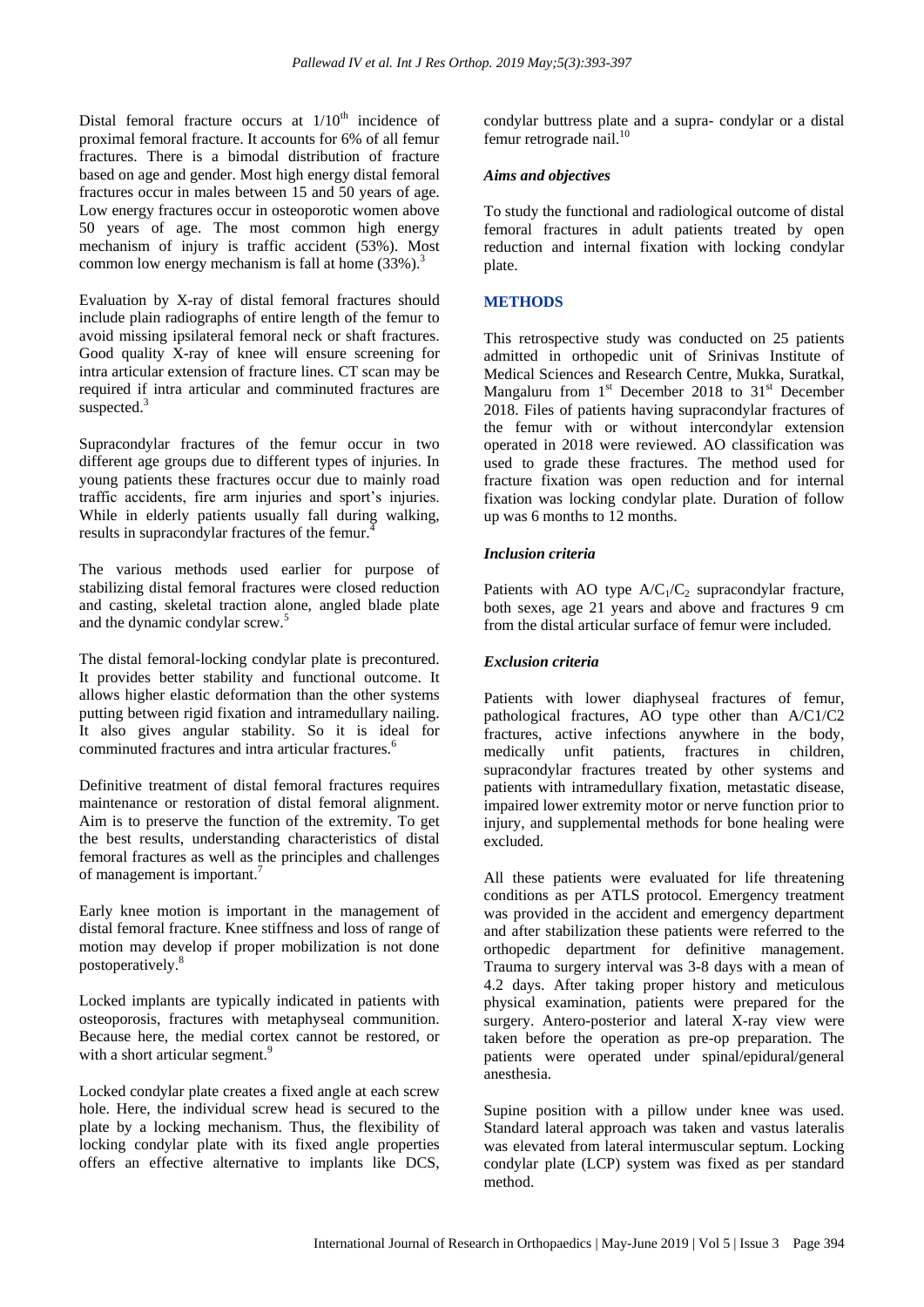Distal femur locking condylar plate was used for fracture fixation using locking, 4.5 mm cortical screws and partially threaded cancellous screws of diameter 4.5 mm, Herbert screws were used for smaller articular fragments and 6.5 mm for articular reduction of condyles. Technique of counter sinking for screw heads was used when proper seating of the plate had to be obtained. Length of the plate used was judged based on the extent of fracture of distal femur.

Primary bone grafting was done in closed cases where the demand for such a procedure was gauged by the operating surgeon. On an average, operating time varied from 2 to 3 hours in majority of the cases with certain comminuted fractures of type C3 even requiring 4 to 5 hours. The average blood loss was 300-400 ml in each case. No use of tourniquets was done in any of the case.

Post-operatively suction drain was removed after 48 hours and first wound inspection was done on  $3<sup>rd</sup>$  postoperative day.

Intravenous antibiotics were given for 5 days followed by oral antibiotics and analgesics. Patients were given continuous passive motion twice daily from third day with the aim of achieving at least 90 degree of movement at time of discharge on tenth day. Patients were allowed only toe touch weight bearing for first six weeks with long knee brace. Patients were instructed to do knee bending; quadriceps and hamstring exercises at home. Partial weight bearing was started after reviewing X ray at six weeks. Full weight bearing was allowed at three months after reviewing union on X-ray which was delayed if radiologically fracture was showing signs of delayed union. Clinical union was considered satisfactory if progressively increasing stiffness and strength provided by the mineralization process made the fracture site stable and pain free. Union on X-ray was considered satisfactory when plain X-rays showed bone trabeculae or cortical bone crossing the fracture site. Full weight bearing was allowed when radiological signs of union were present. Check X-rays were taken in immediate postoperative period, thereafter every six weeks up to six months and then every three months interval up to one year. Final assessment of all the patients was done at one year. All the information regarding patient's age, sex, type of fracture, mechanism of injury, associated injuries, preoperative and postoperative complications, union time of fracture, partial weight bearing time of fracture, hospital stay were recorded on proforma specifically designed for this purpose.

All the study variables were analyzed for descriptive statistics that is frequency and percentages.

# **RESULTS**

In present study the youngest patient was 22 years old male and oldest 65 years old male. Overall mean age was in male 40.38 years and in female 51. 25 years. The mean age of female was nearly 11.13 years more than that of males. Most of the patients involved in high velocity accident were in the 21 to 40 years age group. The maximum numbers of cases were seen in 21 to 40 years  $(14.56\%)$ .

In present study, 84% males were involved 5.25 times more than females (16%). This may be due to male more exposed to high velocity trauma due to male domination in the society (Table 1).

#### **Table 1: Age and sex distribution.**

| <b>Variables</b>         | <b>No. Of Patients</b> | $\frac{0}{0}$ |
|--------------------------|------------------------|---------------|
| Age distribution (years) |                        |               |
| $21 - 30$                | 09                     | 36            |
| $31 - 40$                | 0 <sub>5</sub>         | 20            |
| $41 - 50$                | 05                     | 20            |
| $51-60$                  | 04                     | 16            |
| 61-70                    | 02                     | 08            |
| Total                    | 25                     | 100           |
| <b>Sex distribution</b>  |                        |               |
| Males                    | 21                     | 84            |
| Females                  | 04                     | 16            |

In present study, 84% fractures were sustained due to road traffic accidents which resulted from high velocity trauma (Table 2).

#### **Table 2: Mechanism of injury.**

| Mechanism of injury     | <b>No. of patients</b> | $\frac{6}{6}$ |
|-------------------------|------------------------|---------------|
| Road traffic accident   |                        | 84            |
| <b>Fall from height</b> | $\Omega$               | 16            |

In present study, 12 patients had associated injury resulting from trauma, medical illness was seen in three cases. Associated injuries included musculoskeletal or other systemic injuries. Head injury was present in two cases, fractures involving ipsilateral or contra lateral tibia- fibula were seen in 5 patients of which tibial shaft fractures were seen in 3 cases. One case head fracture of ipsilateral tibial condyle and one case had Supra malleolar fracture of tibia- fibula (Table 3).

#### **Table 3: Associated injury.**

| <b>Associated injury</b> | <b>No. of patients</b> | $\mathbf{v}_0$ |
|--------------------------|------------------------|----------------|
| <b>Present</b>           |                        |                |
| Absent                   |                        |                |

In present study, open reduction and internal fixation was considered only after the general and medical condition of the patient was stable. Average injury to surgery time was 3.62 days in the present series (Table 4).

In present study, healing of fracture occurred with formation of periosteal callus. This pattern was similar to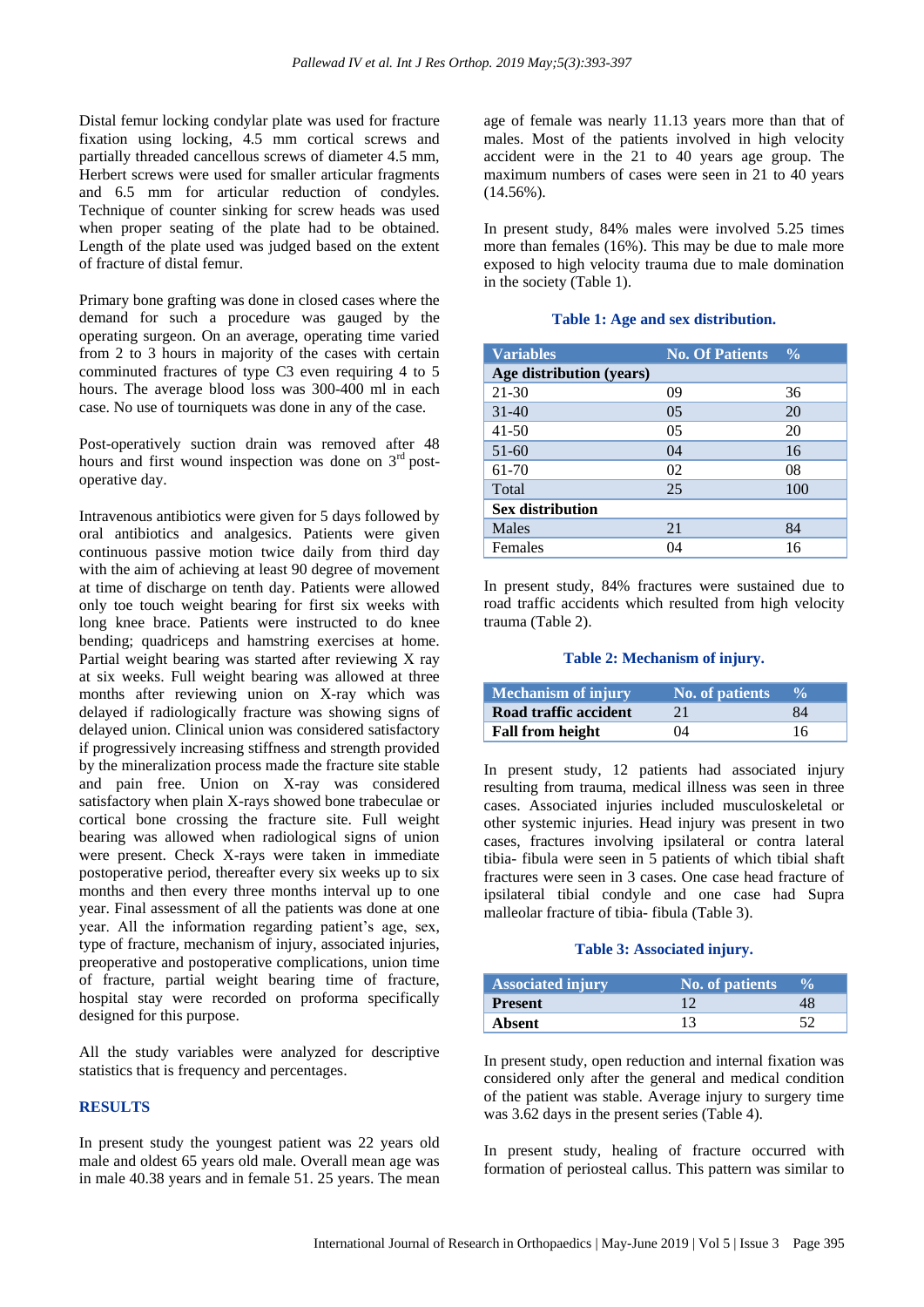secondary healing. 80% of cases required less than 16 weeks for union while 20% required more than 16 weeks. Average period for union was 15.28 weeks (Table 5).

#### **Table 4: Injury to surgery interval.**

| Injury to surgery<br>interval (in days) | <b>No. of patients</b> |  |
|-----------------------------------------|------------------------|--|
| $1-3$                                   | 15                     |  |
| $3 - 8$                                 | D8                     |  |
|                                         |                        |  |

#### **Table 5: Period of radiological union.**

| <b>Period of radiological</b><br>union (in weeks) | <b>No. of patients</b> | $\frac{0}{\alpha}$ |
|---------------------------------------------------|------------------------|--------------------|
| $10-12$                                           |                        | 12                 |
| 13-14                                             |                        | 32                 |
| $15 - 16$                                         |                        | 36                 |
| $17 - 18$                                         | 2                      | 08                 |
| $19-20$                                           |                        | 08                 |
| $>20$                                             |                        |                    |

In present study, in 23 (92%) patients, full weight bearing was achieved at 20 weeks while only 2 (8%) patients required more than 20 weeks. Average time taken for full weight bearing was 16.68 weeks (Table 6).

#### **Table 6: Time at which full weight bearing was achieved.**

| Time at which full weight<br>bearing was achieved (in<br>weeks) | <b>No. of patients</b> | $\frac{0}{\alpha}$ |
|-----------------------------------------------------------------|------------------------|--------------------|
| $12 - 14$                                                       | 07                     | 28                 |
| 15-17                                                           | 11                     | 44                 |
| 18-20                                                           | 0.5                    | 20                 |
| $21 - 23$                                                       | 01                     | 04                 |
| 24 or more                                                      |                        |                    |

#### **Table 7: Complications.**

| <b>Complications</b>         | <b>No. of patients</b> | $\frac{0}{\alpha}$ |
|------------------------------|------------------------|--------------------|
| <b>Superficial infection</b> |                        |                    |
| Deep infection               |                        |                    |
| <b>Delayed union</b>         |                        |                    |
| Non-union                    |                        |                    |
| <b>Implant migration</b>     |                        |                    |
| <b>Implant failure</b>       |                        |                    |
| <b>Bursitis</b>              |                        |                    |
| <b>Fat embolism</b>          |                        |                    |

In present study, superficial stitch infection occurred in two cases which were treated with removal of offending stitch. Drainage healing offered subsequently. Deep infection occurred in a grade 2 compound fracture in a male who was treated with initially with debridement and antibiotics according to culture and sensitivity (Table 7).

Two patients had nonunion and were grafted twice, three infections (1 superficial infection and 2 deep infections) were encountered, and one implant failure (Table 1). As a whole, 13 patients were grafted.

#### **DISCUSSION**

In present study the youngest patient was 22 years old male and oldest 65 years old male. Overall mean age was in male 40. 38 years and in female were 51.25 years. 84% males were involved 5.25 times more than females  $(16\%)$ .

Similar to our study, Malik et al found that the average age in DCS group was 43.76 years. In DFLCP group, average age was  $40.44$  years with  $p=0.45$ . Number of males was 19 (76%) and of females was 6 (24%) in DCS group. There were 18 (72%) male patients and 7 (28%) female patients in DFLCP group with (p=0.74, chi square= $0.10$ ).<sup>11</sup>

In present study, 84% fractures were sustained due to road traffic accidents which resulted from high velocity trauma.

Similar to our study, Malik et al found that in DCS group, 21 (84%) cases had mode of trauma as road traffic accident. In the DFLCP group, 19 (76%) cases had trauma predominantly due to road traffic accident with statistically insignificant difference (p=0.47, chi  $square=0.50$ ).<sup>11</sup>

In present study, 12 patients had associated injury resulting from trauma, medical illness was seen in three cases. Associated injuries included musculoskeletal or other systemic injuries. Contrary to our study, Gururaj et al found that 1 patient had intertrochanteric fracture femur on same side. 3 patients (21%) had colles fracture, 1 on the same side and 2 on the opposite side. 73% patients had only supracondylar fracture.<sup>1</sup>

In present study, open reduction and internal fixation was considered only after the general and medical condition of the patient was stable. Average injury to surgery time was 3.62 days in the present series.

Contrary to our study, Vallier et al found that time interval from the time of injury to the definitive treatment was from 3 days to 18 days, average being 7.8 days.<sup>13</sup>

In present study, healing of fracture occurred with formation of periosteal callus. This pattern was similar to secondary healing. 80% of cases required less than 16 weeks for union while 20% required more than 16 weeks. Average period for union was 15.28 weeks.

Similar to our study, Rekha et al found that at one year follow-up, union of fracture was seen in all patients. Union was faster in type A fractures than in type C intra